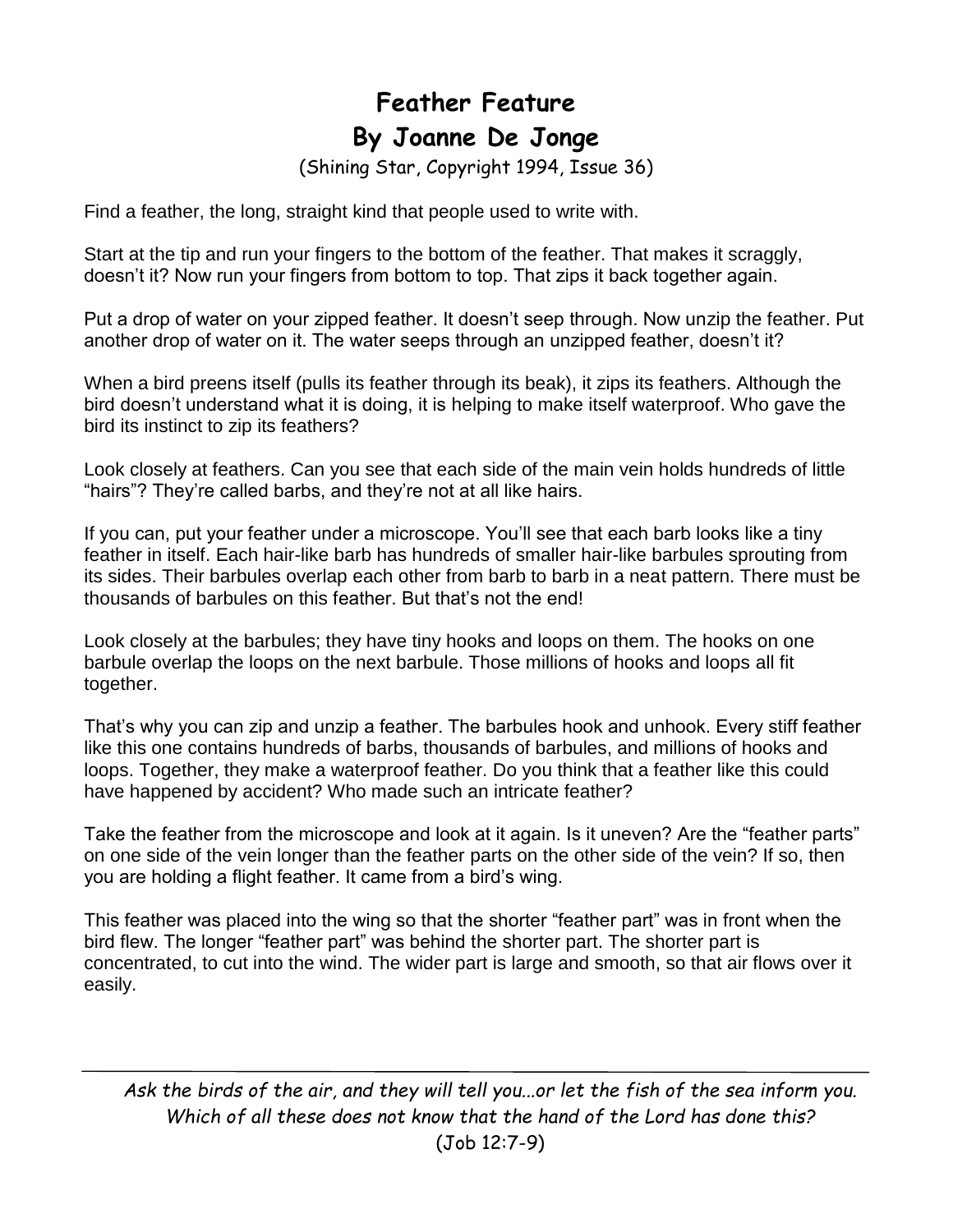Now, if you can, pull a feather from an old pillow or an old down jacket. Is this feather at all like the first feather you looked at? Not al all! Try to zip and unzip this feather. Will it stay zipped? No, it was not made to be zipped.

If you can, put this feather under a microscope. Do you see any barbs and barbules? Are there any hooks on this feather? Probably not. That's because God made this feather for a different purpose.

This down feather keeps the bird warm. It grows very close to the bird's body. Usually, it's under the other feathers. This down feather helps trap warm air and keeps it close to the bird.

Can you see all those soft downy "hairs" on this feather? See how they almost become tangled with each other? Warm air also becomes tangled into the feather so the bird always has a special "blanket" of warm air about its body.

Do you think that a down feather grew by accident? Who made sure that all His birds were kept nice and warm?

Try to pull a few more feathers from your pillow. Look for a feather that seems to be a flight feather on the top of the vein and a down feather at the bottom of the vein. Look closely at this feather. Does it look like a flight feather? Not exactly. Does it look like a down feather? Not exactly. It looks like a combination of both, doesn't it?

That's exactly what this feather is. This is a contour feather. The top part, which looks like a flight feather, is made as an outside cover on the bird's body. The bottom part, which looks like a down feather, is made to stay close to the bird and keep it warm.

Try to zip the top of the feather. You probably can zip that part, because that part must be waterproof. It's part of the bird's outer coat.

Try to zip the bottom of the feather. You probably can't zip that, because it's made like a down feather. It's for heat, not to be waterproof.

Could a bird have grown these feather by accident? Of course not! God gave each bird just the right feathers in just the right places.

Now, look at your flight feather one more time. Hold it up near your shoulder as if it were in a wing. Can you figure out if it came from the left wing or the right wing of a bird? We'll pretend that it came from the right wing.

When a bird lost this feather, it probably lost a feather from its left wing too. Birds lose their flight feather in pairs. They always have the same number of feathers on each wing that way they always stay balanced when they are flying.

Birds which fly to find their food can always fly, even when they're molting. Blue jays, cardinals, hawks, and owls fly to find food. Because they lose their feather evenly, they can always fly perfectly.